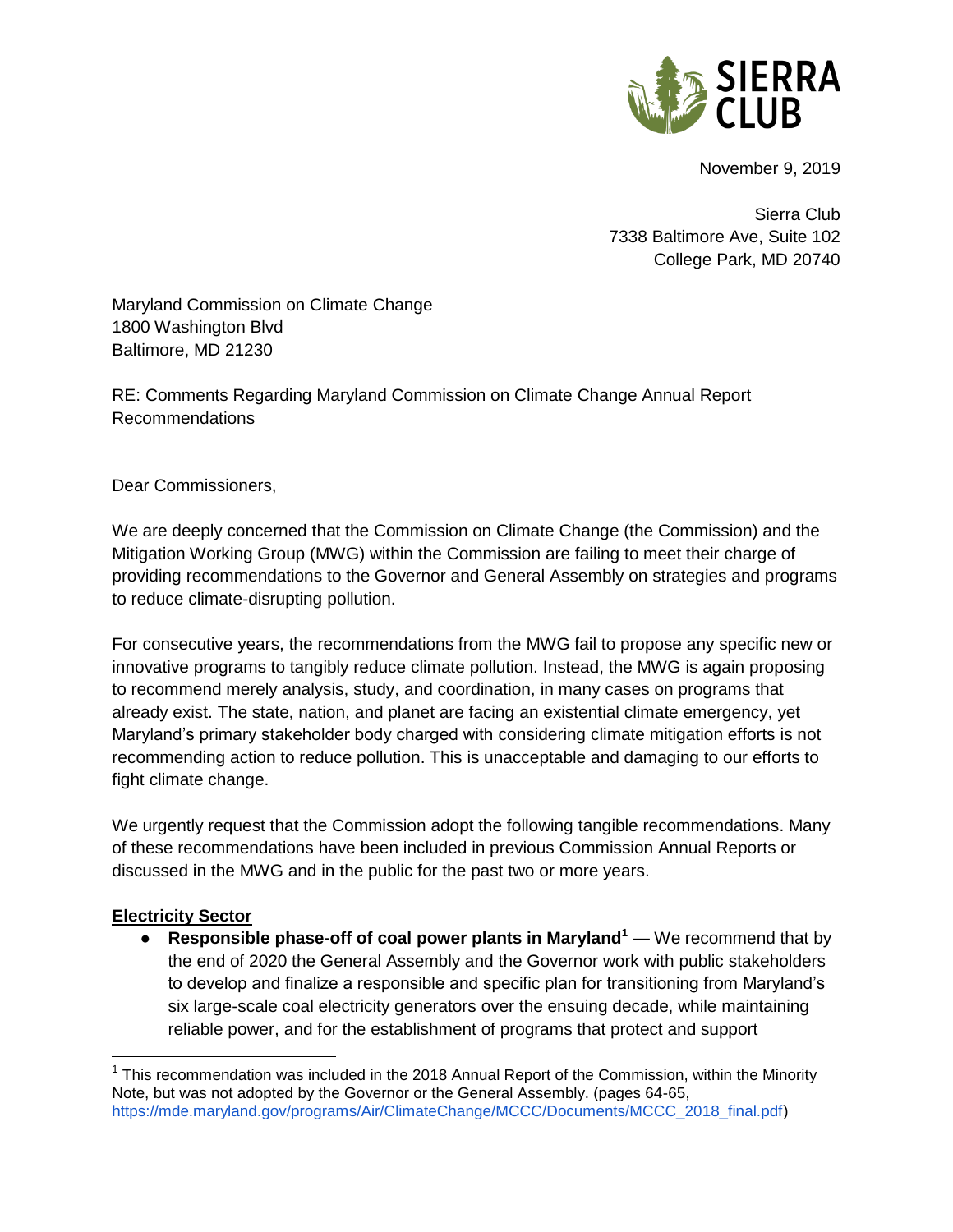communities and workers traditionally reliant on these fossil fuel facilities before those coal plants are closed.

- $\circ$  The plan should follow the best practices for just transition as detailed in Appendix I of the Maryland Department of the Environment's (MDE) Draft 2019 Greenhouse Gas Reduction Plan, including, but not limited to:
	- Providing a timeline for the phase-out of activities and facilities
	- Receiving input from workers and impacted communities early in the planning stages
	- Responding to the concerns, feedback, and questions from those impacted stakeholders
- **No new gas-fired power plants in Maryland** We recommend that the Governor or General Assembly adopt a moratorium on the construction or permitting of any gas-fired power plants in the state that are not already online and fully operational.
- **100% Clean Electricity** We recommend the Governor, MDE, and the Maryland Energy Administration (MEA)—in consultation with the General Assembly, relevant stakeholders, and the public—develop a plan to reach 100% clean electricity no later than 2040 that does not include electricity generated in Maryland from fossil fuels like coal, gas, and oil, nor additional ratepayer or taxpayer subsidies for nuclear power.

## **Transportation**

- **Electric Buses** We recommend MDE and MDOT set a goal to fully electrify bus transport in Maryland by 2035, including setting aggressive targets for the rapid deployment of EV school buses, as well as provisions for low-interest financing.
- **Funding Public Transit and Sustainable Land Use** We recommend that the state expand funding for WMATA and MTA. Maryland should also provide funding for critical projects such as the Baltimore Red Line, the Corridor Cities Transitway, and MARC expansion initiatives. We recommend the state also fund and support sustainable land use initiatives such as adding a bicycle and pedestrian crossing on the rebuilt Harry W. Nice Memorial/Senator Thomas "Mac" Middleton Bridge.
- **Stop Highway Expansion** We strongly recommend that Maryland not expand or build new major highways. Maryland should not expand I-495 (the Capital Beltway), I-270, or the Baltimore Washington Parkway, or add a third span across the Potomac. These projects do not solve congestion issues and induce demand for more cars on the road, exacerbating air, water, climate, and noise pollution. Instead, Maryland must invest in real solutions that avoid and reduce congestion including funding transit oriented development projects, expanding affordable housing, and funding public transit as listed above.

## **Buildings**

● **No new gas in Government buildings** — We recommend that the Governor issue an Executive Order or the General Assembly enact legislation to end gas hookups for stateowned new construction projects and instead rely on air source heat pump systems and induction cooking alternatives, where appropriate.